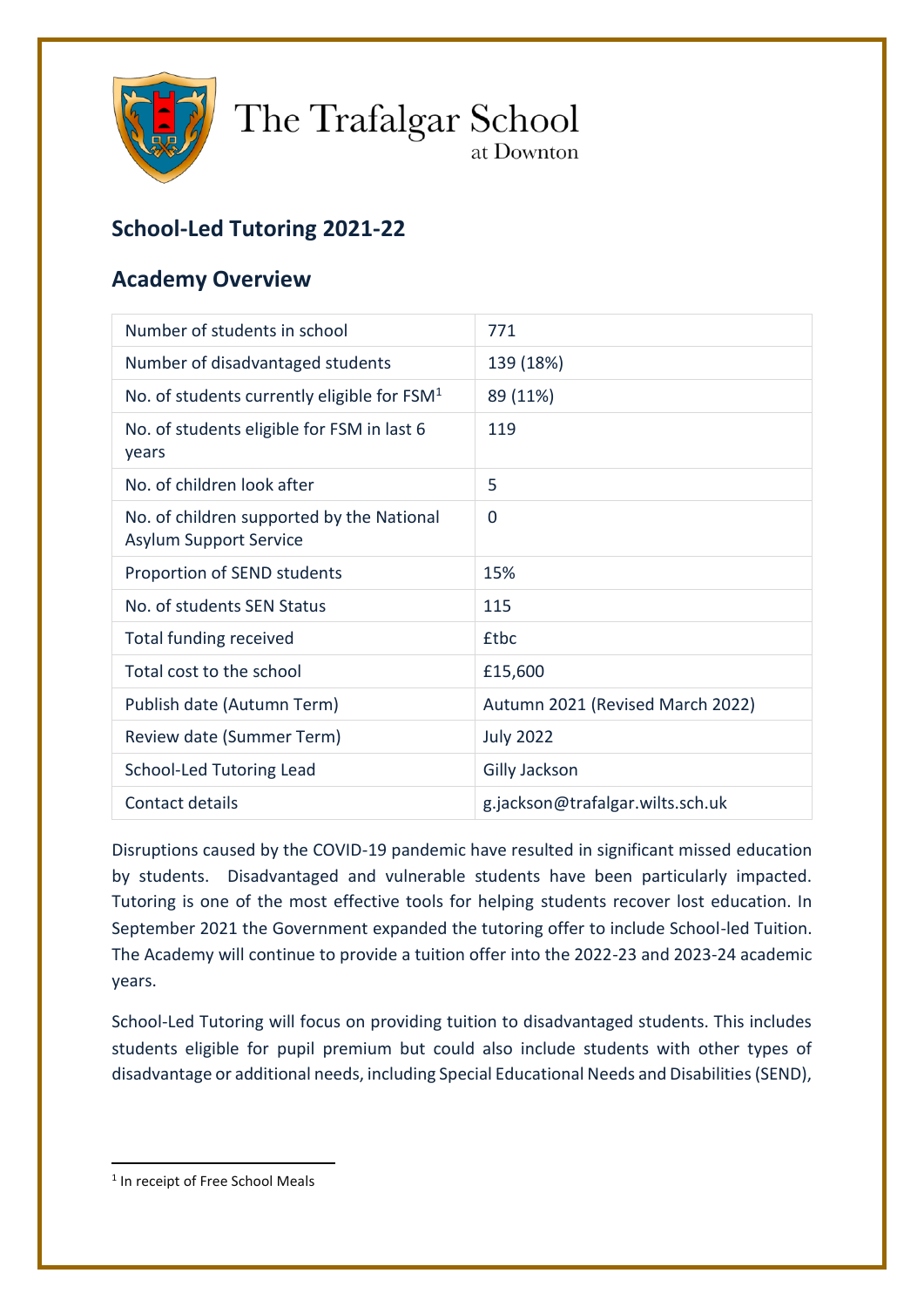children who have a social worker, previously looked-after children, young carers and other vulnerable students.

### **How the Academy has chosen to spend the money**

The Academy has chosen to provide a programme of School-Led Tutoring supporting disadvantaged students in Key Stage 4 in English and Maths<sup>2</sup>.

**Definitions:** Tutoring is defined as a teacher, teaching assistant or other professional educator providing intensive and individualised academic support to students in either oneto-one or small group arrangements.

**Overview:** Under School-Led Tutoring, all eligible state-funded schools are given a ringfenced grant to fund locally sourced tutoring provision for disadvantaged students. This could include using existing staff such as teachers and teaching assistants or external tutoring resources such as private tutors or returning teachers. The Academy has chosen to use a blend of existing teaching staff and returning teachers (known to the school) as Tutors. This was the preferred option for students.

**Group sizes:** Research demonstrates that small group tuition is effective and, in general, the smaller the group size the better. To ensure that tutoring is highly beneficial to students at the same time as being cost effective, a ratio of 1:3 is recommended. However, if necessary and in the best interests of students, schools can use their discretion when determining group sizes, up to a maximum of 1:6. Where possible group limits are set to a maximum of 3 students per session.

**Time of day tutoring can take place:** Tutoring takes place at a time that limits the impact on a students' core curriculum and allows equal access for all to attend. Where sessions take place at the end of the school day, alternative transport arrangements will be supported by the school.

### **The tutoring experience. What students can expect:**

- Small group sizes
- Short, regular and sustained sessions
- Effective planning Clear objectives with sessions explicitly linked to classroom teaching and students' specific needs
- High-quality and individualised feedback
- Regular assessment and monitoring
- Use of teaching resources
- Good relationships between tutors, pupils and families to boost engagement

<sup>1</sup> <sup>2</sup> At secondary level, schools are encouraged to deliver tutoring in English, maths, sciences, humanities and modern foreign languages.